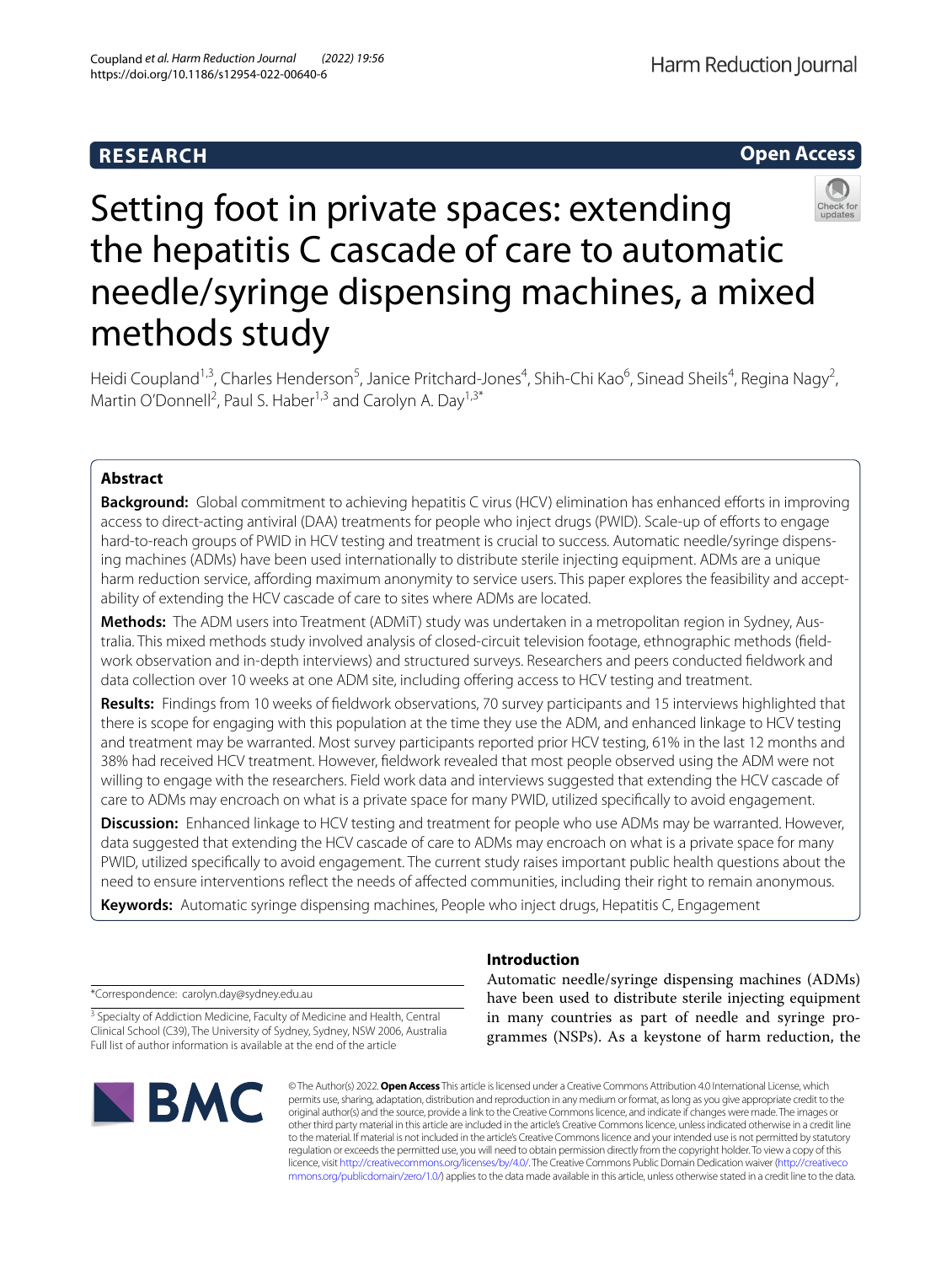primary aim of NSPs is to prevent blood-borne virus infection among people who inject drugs (PWID) [\[1](#page-9-0), [2\]](#page-9-1). ADMs are a cost-efective public health strategy for enhancing NSP coverage, particularly outside business hours [[3](#page-9-2), [4\]](#page-10-0), and are a highly acceptable and convenient service for PWID provided machines are kept stocked and in working order [[5,](#page-10-1) [6](#page-10-2)]. Many PWID prefer ADMs to maintain anonymity and express concerns about stigma and discrimination and attracting police attention [\[7](#page-10-3), [8\]](#page-10-4).

The availability of highly efficacious direct-acting antiviral (DAA) treatments that cure hepatitis C virus (HCV) infection has resulted in considerable reconfgurations in the global policy focus in relation to HCV prevention. While increasing NSP coverage remains a priority [\[9](#page-10-5)], mathematical modelling suggests that DAA treatment as prevention can contribute to substantially curbing incident HCV infections and ultimately achieve global HCV elimination  $[10]$ . The World Health Organization reports that HCV elimination will require an estimated 90% reduction in new HCV infections and 80% of eligible people treated for HCV [[11\]](#page-10-7).

In Australia, a range of strategies for increasing HCV testing and treatment uptake by PWID have been implemented and over 70,000 Australians have been treated [[12\]](#page-10-8). Identifying hidden populations who are not engaged with health services, and supporting their engagement in HCV testing and treatment, is fundamental to success [[13\]](#page-10-9). Fixed site, mobile and outreach NSPs, traditionally conceived as harm reduction services, have been found to be acceptable sites for HCV testing for PWID [[14](#page-10-10), [15](#page-10-11)]. However, the potential role of ADMs in supporting linkage to the HCV care cascade is yet to be explored.

People who use ADMs may represent a hidden group with limited engagement in HCV-related care. International literature suggests that ADMs can increase the availability of sterile injecting equipment for PWID who may not be engaged with NSPs or drug treatment services [[6,](#page-10-2) [16](#page-10-12)]. Several studies have shown that some people who use ADMs difer from those who access face-to-face NSPs or pharmacies for injecting equipment, reporting that primary ADM users were younger, had shorter durations of injecting, injected less frequently, were less likely to report risky injecting practices or to have received opioid agonist treatment (OAT) [[5,](#page-10-1) [7](#page-10-3), [17,](#page-10-13) [18](#page-10-14)]. However, two recent Australian studies suggested that when ADMs were located adjacent to face-to-face NSPs and near pharmacies, the ADM was primarily used by clients of face-to-face services who used the ADM outside business hours [[19](#page-10-15), [20\]](#page-10-16).

In regard to HCV prevention and testing, some studies report that people who use ADMs report less syringe sharing [\[16](#page-10-12)] and do not difer from those who primarily use face-to-face NSPs in terms of HCV risk practices [\[8](#page-10-4), [20,](#page-10-16) [21](#page-10-17)]. However, uptake of HCV testing and particularly treatment among people who use ADMs remains unclear, including potential gender diferences. Research suggests women may experience gender-specifc barriers to HCV care [\[22](#page-10-18), [23](#page-10-19)] and may be reluctant to access face-to-face drug health services because of stigma [[24](#page-10-20), [25\]](#page-10-21) and concerns about child protection [[26](#page-10-22)]. ADMs are a unique addition to the constellation of services ofered by NSPs, afording maximum anonymity to service users. However, whether the HCV cascade of care should be extended to sites where ADMs are located, is unknown.

As part of ongoing, concerted efforts to engage hardto-reach groups in HCV care, the ADM users into Treatment (ADMiT) study was undertaken in 2020, in a metropolitan region in one of Australia's largest cities. ADMiT was a mixed-methods study conducted at one ADM site, aimed at determining who used the ADM and whether they were an important group to target for linkage to HCV care. Here we report selected fndings to examine the characteristics of the population using the ADM and explore the feasibility and acceptability of engaging PWID in HCV testing at the time they used the ADM.

# **Materials and methods**

# **Setting**

The ADM is located at a large inner-city teaching hospital and distributes more than one-quarter of the half-million needles and syringes distributed districtwide through fve ADMs each year. Injecting equipment is dispensed freeof-charge in "ft-packs" or black plastic boxes containing six needles and syringes, spoons, cotton wool, sterile water and swabs.

#### **Design**

Ethnographic methods (feldwork observation and indepth interviews) and structured brief surveys were used in this mixed methods study (Fig. [1](#page-2-0)). Initially, two weeks of closed-circuit television (CCTV) footage of people using the ADM was viewed by a researcher (HC) to determine periods of heaviest ADM use and inform the feldwork schedule. Fieldwork was conducted in blocks over a 10-week period. Observations were made on each day of the week, between the hours of 0.800 and 24.00, and 24.00 and 3.00 on weekends, to observe people using the ADM, recruit survey and interview participants and offer HCV testing. The fieldwork team included a researcher (HC) and up to two peer workers who were men and women aged in their 40 s and 50 s. Fieldwork was conducted within 10 m of the ADM, ensuring people could freely access the ADM without engaging, if preferred. A survey recruitment fyer was placed on the ADM or potential participants could approach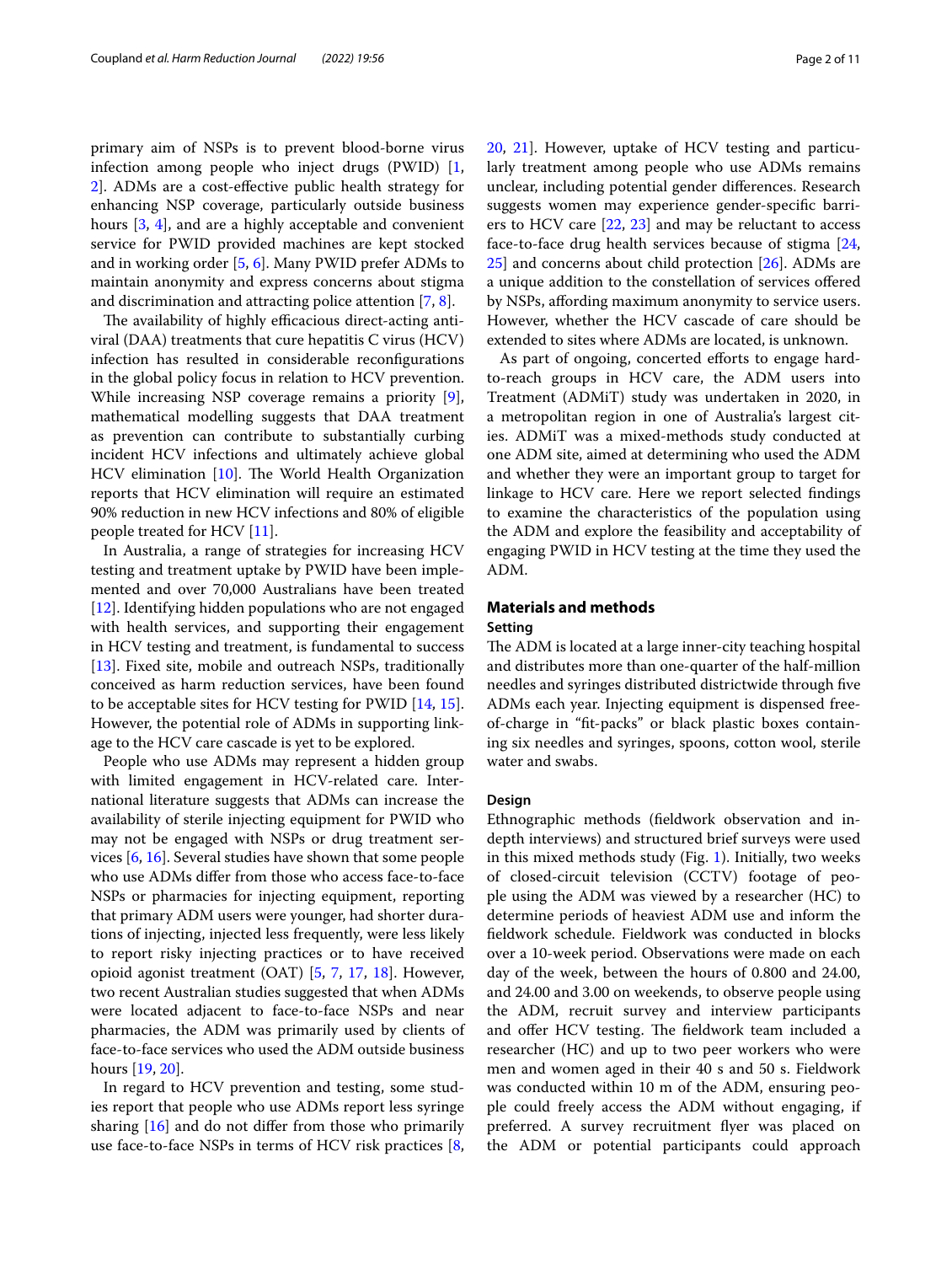<span id="page-2-0"></span>researchers directly when they used the ADM. Fieldnotes were recorded by the researcher, who was an experienced ethnographic researcher (HC), and for each observed

ADM occasion of use, the following were recorded: gender, approximate age, number in group, transport used, number of ft-packs obtained, and whether the survey was completed.

The survey was developed in consultation with the Project Steering Committee and all people observed using the ADM were eligible to participate. Participants provided verbal consent and received a \$20 grocery voucher for participation and an offer of HCV testing via four possible pathways: an adjacent drug health service providing OAT; a nurse practitioner; a peer-operated NSP; or Outreach Dried Blood Spot (DBS) testing at a sexual health service. Interested participants were offered contact details for the service of their choice or facilitated referral, where the researcher contacted the service or made a referral on the participant's behalf, using a pseudonym. Participants who self-identifed as study participants when they accessed the service received an additional \$20 voucher for HCV testing and for initiating treatment. At the end of the study, testing services provided the research team with de-identifed information regarding uptake of HCV testing and treatment by those who identifed as participants and accessed the service.

Some participants were invited to participate in a semistructured in-depth interview at a time convenient for them. While all PWID who used the ADM were eligible, a purposive sampling frame was adopted, to recruit people

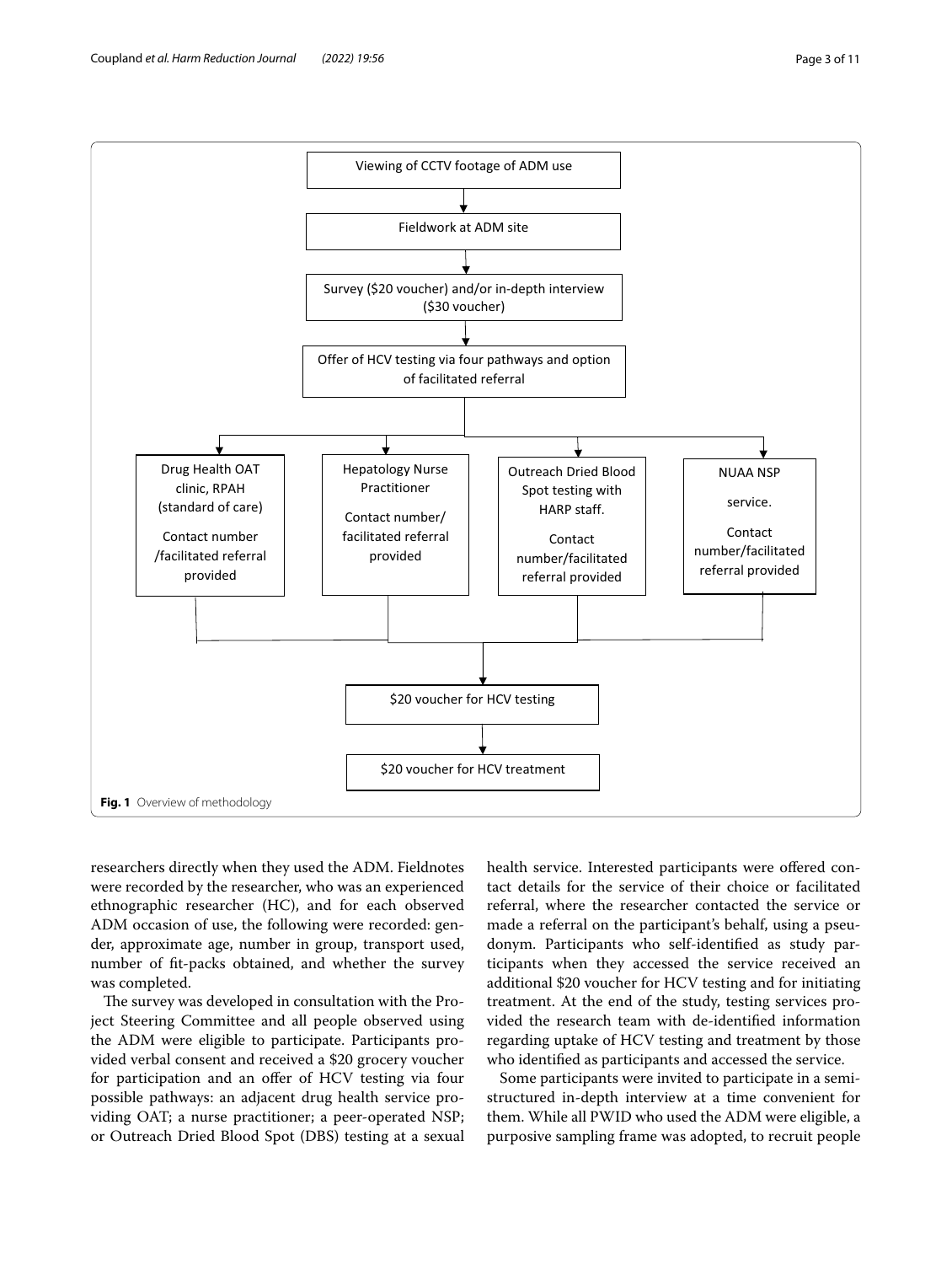of varied gender, age, drug use patterns and contact with health services. Digitally-recorded interviews were conducted by the researcher (HC) and transcribed verbatim. Topics explored included drug use patterns, patterns of ADM use, engagement with health services, HCV risk, prevention, testing and treatment. Participants gave written consent and received a \$30 voucher for participating. Ethics approval was granted by the Human Research Ethics Committee (2020/ETH01023).

#### **Data analysis**

Data from feldwork observations of ADM use and survey data were entered into SPSS. Survey data frequencies were reported for categorical data and medians and ranges for continuous data. Gender diferences for variables of interest were determined using chi-square for tests for categorical data and, where applicable, Fisher's exact test. For continuous data, the Mann–Whitney-U Statistic was calculated to compare medians. Signifcance was set at  $p < 0.05$  for all tests. De-identified HCV testing and treatment uptake data were obtained from services accessed by participants, and collated.

The lead researcher (HC) conducted the qualitative analyses. Fieldnotes were read and re-read, and main topics were coded by recording notes in the margins and then collating data on emerging themes. Interview data were entered into NVivo and analysed using a constant comparative approach. Initial parent codes were broadly based on the topic guide for interviews. Additional parent and child nodes were incorporated into the coding framework as new information emerged in the data. Key themes were then identifed.

#### **Results**

Quantitative and qualitative data highlighted the characteristics of the people who used the ADM, factors infuencing engagement with people at the time they came to use the ADM, and uptake of HCV testing and treatment.

1. *Who uses the ADM?*

## **Fieldwork observations of occasions of use**

Non-consecutive sessions of feldwork (*n*=27) were conducted over 10-weeks from September to November 2020. There were 201 occasions of use observed, of which 33 (16%) were repeat uses and 16 (8%) were by people who had already completed the survey. Of the 201 occasions of use observed, highest use was on Saturdays (21%) and between 16.00 and 19.59 h (31%; Table [1](#page-4-0)).

Fieldwork observations suggested that a highly diverse population used the ADM including people aged 20–70 years and from varied cultural backgrounds. Some people appeared to be experiencing homelessness and arrived at the ADM carrying bags full of clothing and sleeping bags. Some people showed signs of acute mental health problems.

Most occasions of use were by people who appeared to be male (74%) and people aged over 40-years (60%). Only two occasions of use were by people who appeared to be transgender, so these were excluded from analysis of gender only. Three-quarters of occasions of use were by unaccompanied people (75%), and most people obtained one or two ft-packs (85%; range 1–20). Although only one-quarter of the occasions of use were by females (Table [1](#page-4-0)), compared to males, and females were signifcantly more likely to be accompanied by one or two others (40% vs 20%;  $p$  0.004) and to obtain more (> 3) fitpacks (28% vs 11%; *p* 0.003; Table [1\)](#page-4-0).

During informal interactions, some people described limited contact with health services at that time, particularly among those who injected methamphetamine and, occasionally, mothers and people injecting heroin who had never been in OAT, or had recently stopped. The ADM was considered a highly valued service by all participants.

## **Survey data**

Thirty-five percent of occasions of use during fieldwork resulted in survey participation. Of seventy participants completing the brief survey, 28 (40%) identifed as female, 41 (59%) as male and one (1%) as non-binary (Table [2](#page-5-0)). Participants  $(n=70)$  reported a median age of 42 years (range 21–67 years) and most (83%) were local district residents. Three participants reported they did not inject and were obtaining ft-packs for others. Of the 67 participants who did inject, most (53%) reported less than daily injecting. Due to small sample sizes, limited gender analyses could be conducted. Female participants were significantly more likely than males to report injecting daily or more (59% vs 32%;  $p = 0.026$ ). Methamphetamine was the most commonly reported last drug injected (58%), with no statistically discernible diferences between males and females (Table [2\)](#page-5-0).

Of the 69 participants who answered survey questions about HCV testing and treatment, 63 (91%) reported prior HCV testing (Table [3\)](#page-6-0) and 33 (61%) reported being tested in the previous 12-months. Fifty-three participants provided the place last tested; prison (28%) and OAT clinic (25%) were the most common. Twenty-six participants (38%) reported prior HCV treatment. For most, treatment was more than 12-months prior. Prison and OAT clinics were the most common treatment locations (Table [3\)](#page-6-0).

Forty-six participants (66%) reported using the ADM weekly or less. Of the 69 survey participants who reported the number of ft-packs obtained, half (53%) obtained one or two ft-packs per week. Most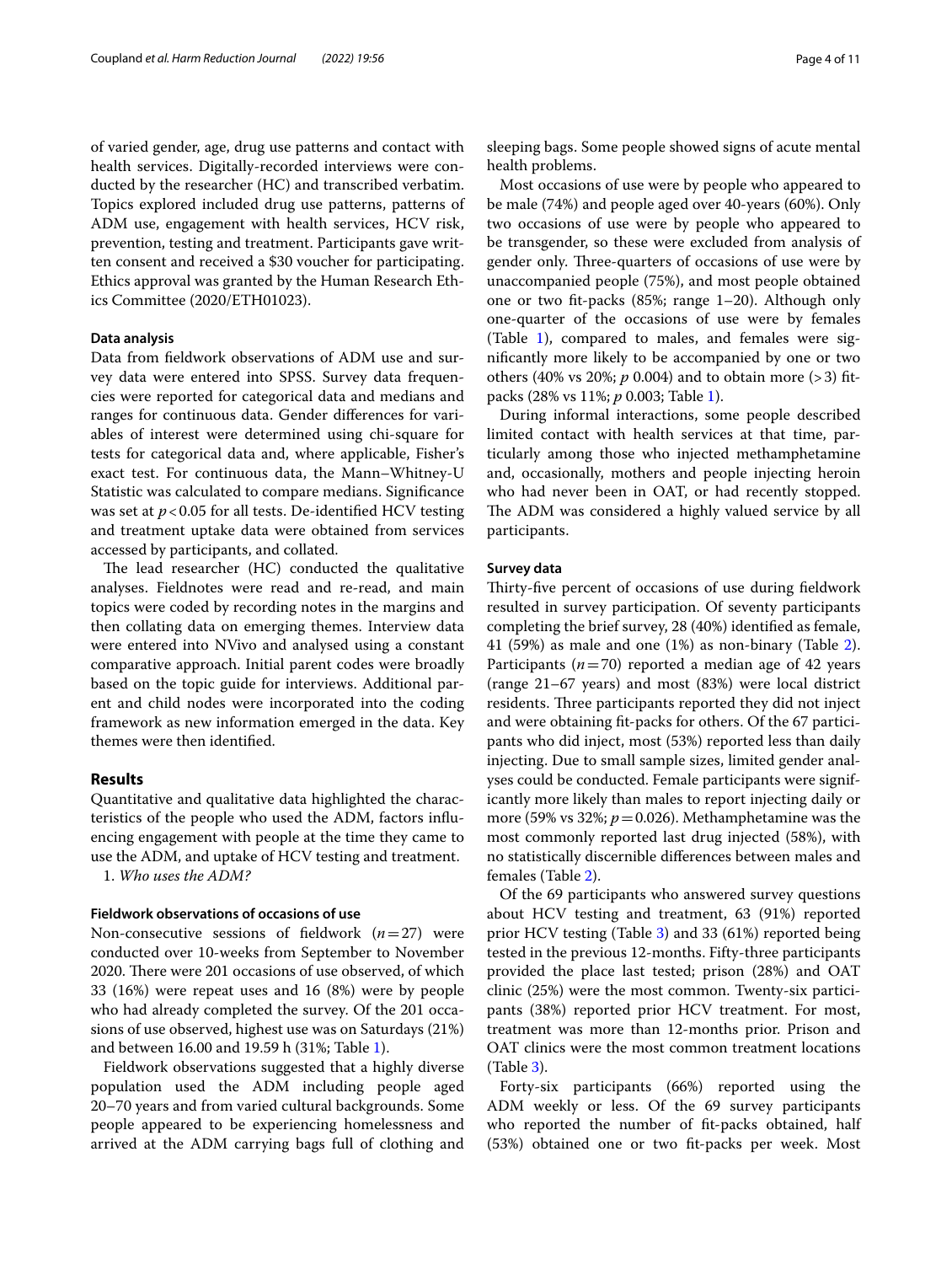|                          | Total (%) $n = 201$ | Females (%) $n = 50$ | Males (%) $n = 149$ | $p$ -value |
|--------------------------|---------------------|----------------------|---------------------|------------|
| Day of week <sup>a</sup> |                     |                      |                     |            |
| Monday                   | 21(10)              | 5(10)                | 16(11)              |            |
| Tuesday                  | 21(10)              | 6(12)                | 15(10)              |            |
| Wednesday                | 31 (15)             | 9(18)                | 22(15)              |            |
| Thursday                 | 22(11)              | 7(14)                | 15(10)              |            |
| Friday                   | 40 (20)             | 6(12)                | 33(21)              |            |
| Saturday                 | 42(21)              | 10(20)               | 31(21)              |            |
| Sunday                   | 24(12)              | 7(14)                | 17(11)              | .794       |
| Time of dayb             |                     |                      |                     |            |
| 2400-0300                | 11(5)               | 4(8)                 | 7(5)                |            |
| 0301-0759                | 0(0)                | 0(0)                 | 0(0)                |            |
| 0800-1159                | 38 (19)             | 8(16)                | 30 (20)             |            |
| 1200-1559                | 45 (22)             | 11(22)               | 34(23)              |            |
| 1600-1959                | 63(31)              | 18 (36)              | 44 (30)             |            |
| 2000-2359                | 44 (22)             | 9(18)                | 34(23)              | .738       |
| Age categories (years)   |                     |                      |                     |            |
| 20 <sub>s</sub>          | 11(5)               | 6(12)                | 5(3)                |            |
| 30 <sub>s</sub>          | 70 (35)             | 15 (30)              | 55 (37)             |            |
| 40 s                     | 84 (42)             | 20(40)               | 62 (42)             |            |
| $50s+$                   | 36 (18)             | 9(18)                | 27 (18)             | .228       |
| Number in group          |                     |                      |                     |            |
| Alone                    | 150 (75)            | 30(60)               | 120 (81)            |            |
| $\geq$ 2                 | 51 (25)             | 20(40)               | 29 (20)             | .004       |
| Transport                |                     |                      |                     |            |
| On foot                  | 129 (64)            | 32 (64)              | 97 (65)             |            |
| Car                      | 59 (29)             | 15 (30)              | 42 (28)             |            |
| Other <sup>c</sup>       | 13(6)               | 3(6)                 | 10(7)               | .961       |
| Fit-packs obtained/use   |                     |                      |                     |            |
| $1 - 2$                  | 171 (85)            | 36 (72)              | 133 (89)            |            |
| $\geq 3$                 | 30 (15)             | 14(28)               | 16(11)              | .003       |
| Disposal                 |                     |                      |                     |            |
| Yes                      | 3(1)                | 2(4)                 | 1(1)                |            |
| No                       | 198 (99)            | 48 (96)              | 148 (99)            | .095       |

<span id="page-4-0"></span>

|  | Table 1 Fieldwork-observed occasions of ADM use by gender |  |  |
|--|-----------------------------------------------------------|--|--|
|--|-----------------------------------------------------------|--|--|

a Includes duplicate feldwork sessions on Wednesday (*n*=2) and Friday (*n*=2)

<sup>b</sup> Fieldwork occasions of use for 2400 -259 for Saturday and Sunday only; No fieldwork occasions of use observed from 0300- 0759 h

c Other transport include motorbike or bicycle (*n*=9) and scooter or skateboard (*n*=3)

participants (60%) obtained ft-packs for themselves and at least one other person (range 1–20). Reasons for using the ADM were convenience (84%), equipment being freeof-charge (44%) and anonymity (21%).

Of the 57 survey participants reporting accessing services in relation to their drug use, 30 (53%) had ever been in OAT, 19 (36%) had used a targeted primary health care service and 12 (21%) had used face-to-face NSPs. Only 7% reported accessing only ADMs and pharmacies.

#### 2. *Factors infuencing engagement*

Fieldnotes and in-depth interview data highlighted that people's willingness to engage with the research

team varied. Some people were very comfortable approaching the researchers and on several occasions, stayed talking with the research team for some time after using the ADM.

Vouchers (\$20 and \$30) provided for research participation, and as an incentive for HCV testing and treatment uptake, appeared to be an efective strategy supporting engagement. The involvement of peer workers also proved valuable. Sometimes peers were recognized because of their work at a well-known NSP. Peers' lived experience could also reassure participants and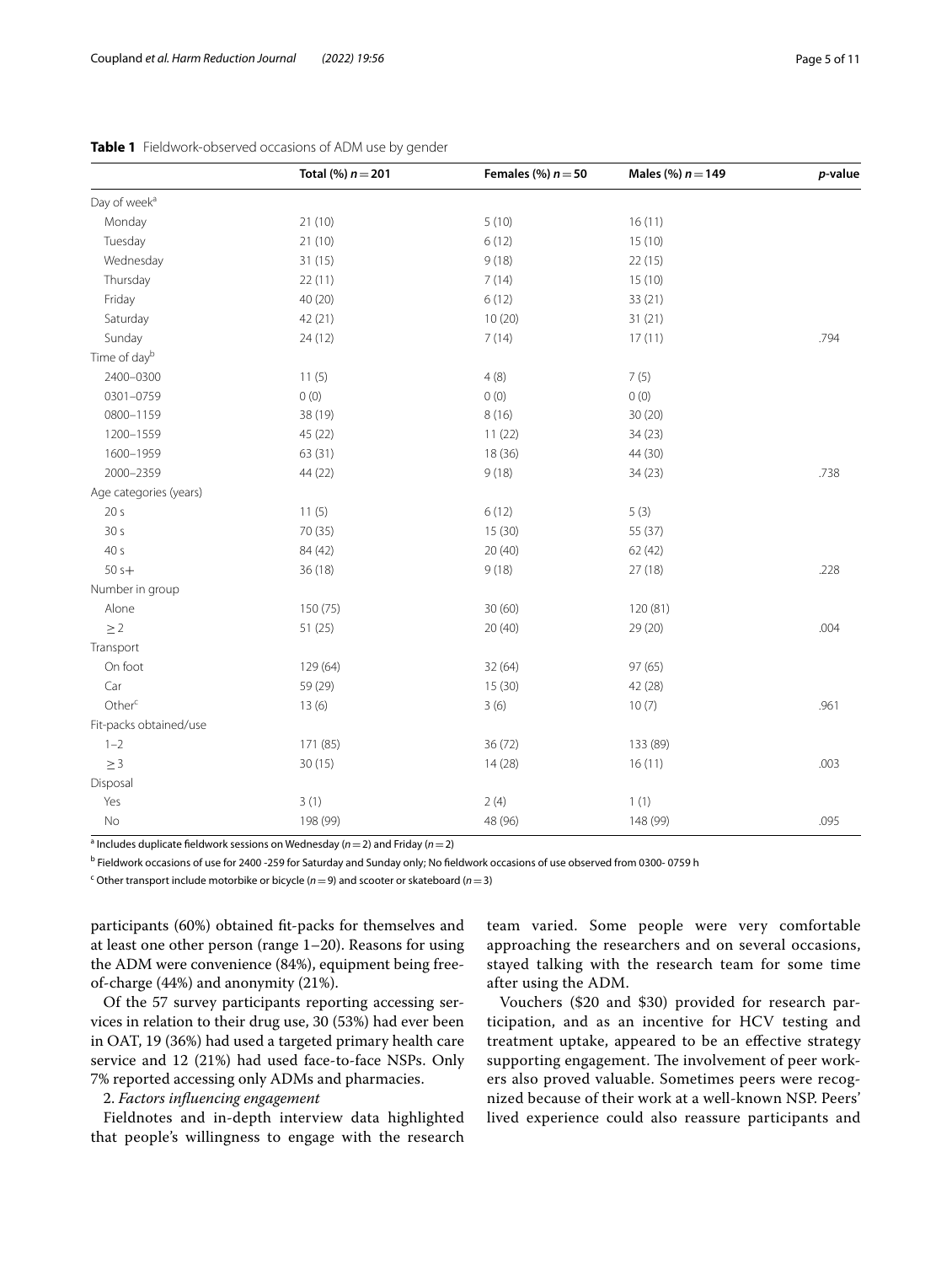|                                     | Total $% n = 70$ | Female $(\%) n = 28$ | Male (%) $n = 41$ | <i>p</i> -value    |
|-------------------------------------|------------------|----------------------|-------------------|--------------------|
| Age (years)                         |                  |                      |                   |                    |
| 20 <sub>s</sub>                     | 9(13)            | 5(18)                | 4(10)             |                    |
| 30 <sub>s</sub>                     | 19(27)           | 7(25)                | 11(27)            |                    |
| 40 <sub>s</sub>                     | 25(36)           | 10(36)               | 15(37)            |                    |
| $50s+$                              | 17(24)           | 6(21)                | 11(27)            | 0.822              |
| Median (range)                      | $42(21-67)$      | $42(21-67)$          | $43(25-61)$       | 0.625 <sup>a</sup> |
| Residential Postcode                |                  |                      |                   |                    |
| Local health district               | 58 (83)          | 26 (93)              | 31(77)            |                    |
| Other <sup>b</sup>                  | 12(17)           | 2(7)                 | 9(23)             | 0.108              |
| Last drug injected <sup>c</sup>     |                  |                      |                   |                    |
| Heroin                              | 21(31)           | 11(41)               | 9(23)             |                    |
| Methamphetamine                     | 39(58)           | 15(56)               | 24(62)            |                    |
| Other <sup>c</sup>                  | 7(10)            | 1(4)                 | 6(15)             | 0.150              |
| Frequency of injecting <sup>c</sup> |                  |                      |                   |                    |
| Daily or more                       | 29(41)           | 16(59)               | 12(32)            |                    |
| $<$ Daily                           | 37(53)           | 11(41)               | 26(68)            | 0.026              |

<span id="page-5-0"></span>**Table 2** Survey participants' demographic characteristics and drug use patterns

 $^{\circ}$  Mann–Whitney U $=$  614

b Other: Other health districts (*n*=11); Missing (*n*=1)

<sup>c</sup> Doesn't inject (*n* = 3) excluded from the analysis; <sup>c</sup>Other: Methadone (*n* = 1); fentanyl (*n* = 1); ketamine (*n* = 1); human growth hormone (*n* = 1); unspecified (*n* = 3)

facilitate rapport-building and honest responses to survey questions.

On several occasions, the expertise of peers regarding injecting practices was gratefully received by people using the ADM and assisted with building trust.

*We saw Tracey (27 years old) at about 7pm. She'd just jumped of 80mg of methadone and was injecting methamphetamine and hadn't slept for fve days. However, she could still feel the efects of withdrawal. "I really need heroin" she said. "I'm so tired. But I like it. I don't want to sleep. I hate sleeping". She mentioned her arm was really hurting and the peer spoke to her, "Darl, you need to eat and drink*  something, even a banana". The peer talked to her *about injecting practices as she was having a lot of trouble finding a vein and kept "missing". The syringe kept blocking because the drug mix (meth) contained congealing blood and this caused even more stress because she could see her money going to waste. She had tried squirting the mix back onto a spoon and diluting it and sucking it back up, but that didn't fx the problem. And there was "blood everywhere". (31/10/2020)*

However, engagement beyond a brief exchange often proved challenging. Three factors raised questions about the acceptability of engaging with people at the time they used the ADM: embarrassment and anonymity; lack of time; and intruding on a private space.

## **Embarrassment and anonymity: Who didn't engage?**

While only 21% of survey participants reported concerns about anonymity when using the ADM, interview data and feldnotes suggested these concerns may have been more common for the broader population using the ADM, particularly among those who did not engage with the researchers.

Participants interviewed in-depth (*n*=15) were aged between 27 and 67 years and eight were female. Methamphetmine injecting was common (11 reported it as the last drug injected), but most  $(n=12)$  reported a history of injecting more than one drug; seven were in OAT. Four interviewees injected daily or more, all of whom were female. With one exception, participants reported prior HCV testing, but six had not been tested in the last 12 months. Six of those interviewed reported prior HCV treatment, all but one with DAAs.

Many interview participants, including those who had been in OAT or had accessed face-to-face drug health services, described using the ADM as quickly as possible to avoid being seen.

*I just try to be as quick as possible and look around and try to avoid being seen by people. (Kate, 49 years-old, main drug heroin)*

Some women interviewed described using the ADM at night to avoid detection.

*It's kind of embarrassing. You don't want to get*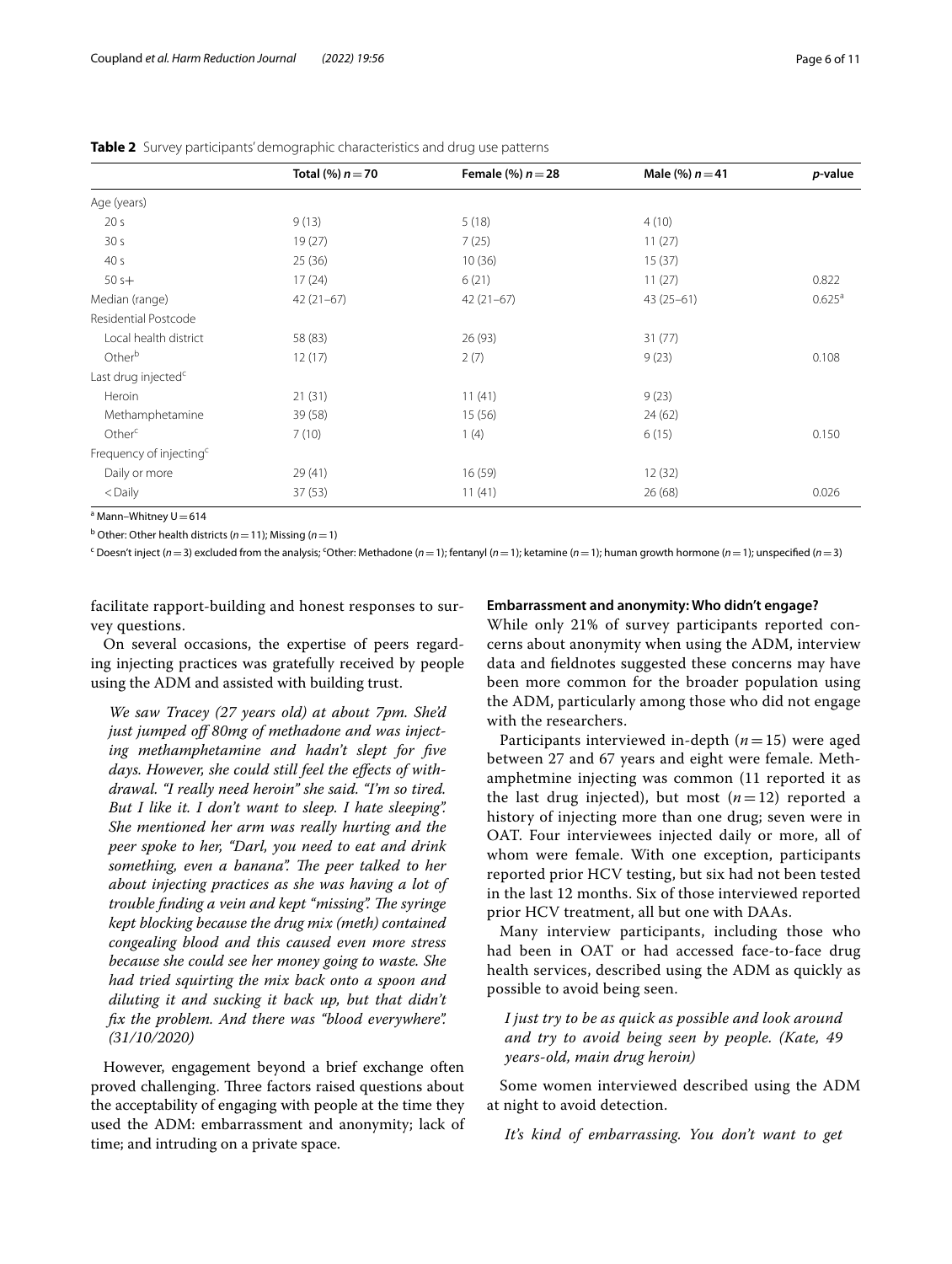<span id="page-6-0"></span>

|  |  | Table 3 Time and place of prior HCV testing and treatment |
|--|--|-----------------------------------------------------------|
|  |  |                                                           |

| <b>HCV</b> testing                | $n = 54 (%)$   |
|-----------------------------------|----------------|
| Gender                            |                |
| Female                            | 21(39)         |
| Male                              | 32 (59)        |
| Non-binary                        | 1(2)           |
| When last test?                   |                |
| <12 months ago                    | 33(61)         |
| 12 months+                        | 21 (39)        |
| Where last HCV test? <sup>a</sup> |                |
| Prison                            | 15(28)         |
| OAT clinic                        | 13(25)         |
| General practitioner              | 8(15)          |
| Targeted primary health care      | 8(15)          |
| Sexual health clinic              | 4(8)           |
| Otherb                            | 5(9)           |
| <b>HCV</b> treatment              | $n = 23^c (%)$ |
| When last treated?                |                |
| Currently                         | 3(13)          |
| <12 months prior                  | 3(13)          |
| 1-5 years prior                   | 10(43)         |
| 5+years (interferon)              | 7(30)          |
| Where last treated? <sup>d</sup>  |                |
| Prison                            | 9(45)          |
| OAT clinic                        | 6(30)          |
| Other <sup>e</sup>                | 5(25)          |

a Sample providing testing place information *n*=53 b Other: NSP (*n*=2); Liver clinic (*n*=1); Housing service (*n*=2)

c Sample providing treatment information *n*=23

d Sample providing treatment place information *n*=20

e Other includes: Targeted primary health care (*n*=2); General practitioner (*n*=1); Sexual health clinic (*n*=1); Housing service (*n*=1)

*seen. [What time did you come?] In the middle of the night. You feel like it's not a good thing. (Joby, 27-year-old woman, main drug methamphetamine)*

Many participants, of all genders, also expressed concerns about being identifed as a PWID by police who sometimes congregated in a hospital car park opposite the ADM outside the hospital emergency department.

*There's cops all over the footpath outside having a smoke or whatever and I'm just of my chops and I'm thinking, "Look, I just don't want to talk to them today." (Paul, 41-year-old man, main drug methamphetamine)*

During feldwork, there were many occasions when people were reluctant or unwilling to engage with the researchers when they came to use the ADM. Observations strongly suggested these people were keen to avoid being seen or attracting attention to their activities.

*A car pulled into a parking space near the ADM and a woman who looked Southern European (in her 50s) got out and stood in front of the machine, looking unsure of what to do. "Want a hand?" I ofered. She did and took a ft-pack. She declined to do a survey saying, "No I really shouldn't be here", tucking the ft-pack down the back of her jeans. When she got back in the car, I noticed a teenage girl in the passenger seat. (8/11/2020)*

*Late at night a car pulled up, very close to the peer worker who was standing next to the machine doing the survey with a participant. The driver seemed at least 65-years-old, short and almost hidden behind*  the steering wheel. The passenger door opened and *a person emerged wearing a long blonde wig, heavy face make-up, a gold dress, black fsh-net stockings*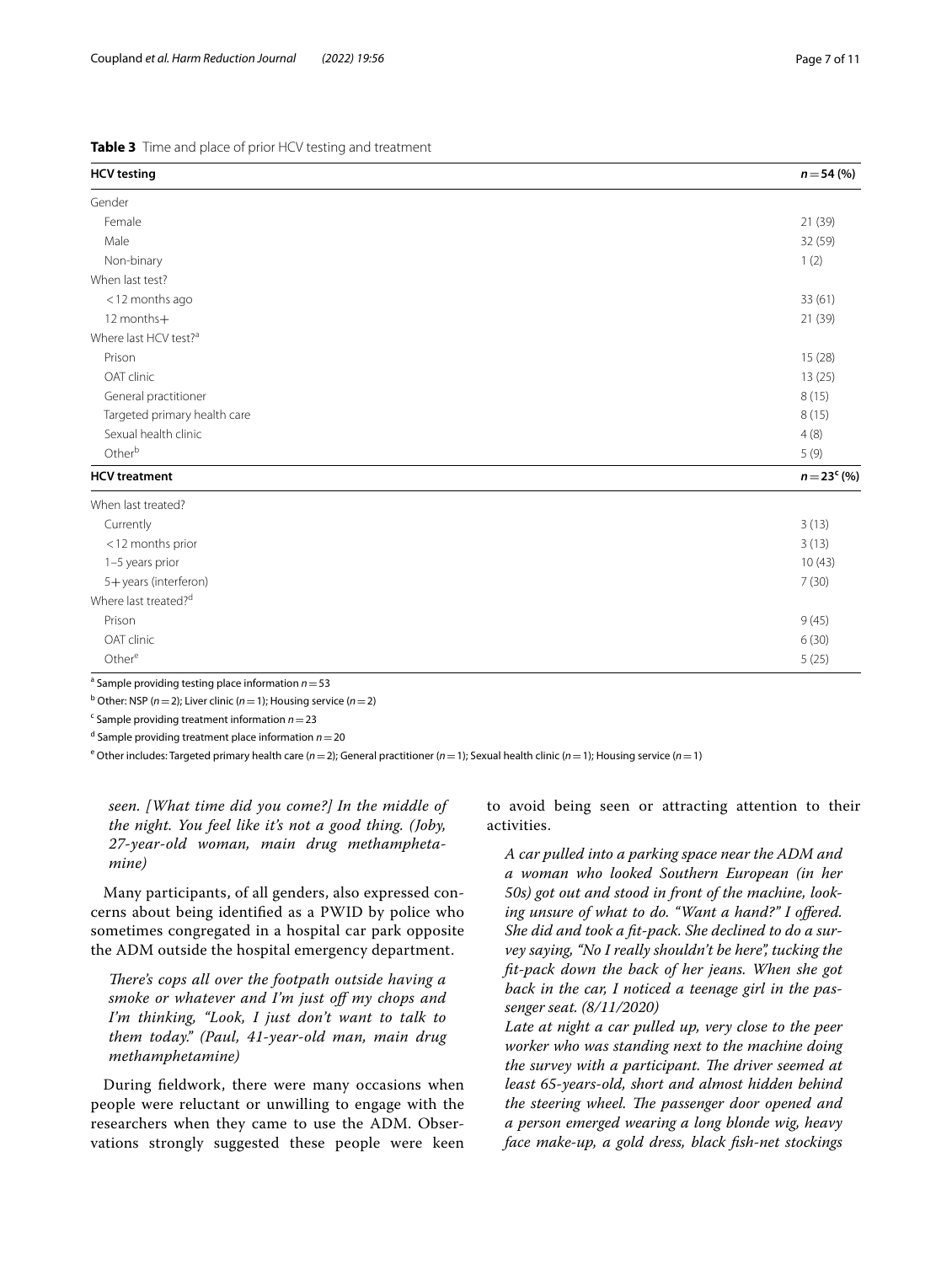with suspenders and stilettos. The person walked *confdently up to the machine, right next to the participant doing the survey, and got a fit-pack. The person then walked straight back to the car, not*  engaging with any of us. The car reversed out imme*diately and of they went. (8/11/2020)*

On a minority of occasions, often in the late afternoon, people in suits who were driving expensive cars accessed the ADM but avoided engagement.

*A lean man who looked about 60-years-old, with a full head of silver hair, drove up in a shiny black Mercedes. He left his car idling as he quickly used the machine. We noticed his fashy light grey wellcut suit pants and crisp white shirt. He smiled at us on his way past but refused to engage any further. (6/10/2020)*

Fieldwork late at night also revealed that the ADM was occasionally accessed by hospital patients.

*A man with a partly shaven head and wearing a dressing gown emerged from the main hospital entrance, pushing a drip stand that bumped along beside him. He didn't engage with us at all. He got one ft-pack, turned around and slowly trudged back into the hospital. (6/10/2020)*

At times, the team's presence may have deterred people from accessing the ADM.

*A car with a P plate [provisional driver] drove into the turning circle around 10am, and cruised slowly past the ADM. The driver and passenger both looked male, the latter with his hood up, and there was*  someone in the back seat. The car stopped some *distance away, idled for a few minutes, then drove away. (11/11/2020)*

## **Lack of time**

Many people made a quick approach when using the ADM and some were clearly in a rush.

*A man in a well-worn singlet and shorts, maybe in his 40s, was running, barefoot, up to the machine. He looked at us and we said, 'Hi', but he didn't reply. He started pressing buttons on the ADM, the lefthand row only, not knowing how to use it. He asked,*  "Are there none in there?" I said, "There should be". I *showed him, he took one ft-pack and immediately ran of. (25/9/2020)*

Lack of parking meant some people left their car idling near the ADM while they rushed to use it, sometimes blocking the traffic flow.

*A BMW drove up, its front bumper partially hanging of. It idled in the turning circle and a woman who appeared to be in her 40s or 50s jumped out and quickly used the machine, taking two ft-packs.*  The bald man behind the wheel didn't take his eyes *of me as she got the fts. She looked straight at me but blanked me after I said, "Hi". She got back in the car and it moved off quickly, its exhaust pipe loud. (6/11/2020)*

Sometimes lack of time or keeping someone waiting were polite or discrete ways to shut down engagement.

*A young guy, probably in his 30s, came to use the machine. He had no idea how to and accepted my ofer of help. He declined survey participation saying, "No, I've got somebody waiting" and starting walking away. He turned back to say, "And it's embarrassing". (22/10/2020)*

## **Intruding on private spaces**

It was crucial that people were free to use the ADM without interacting with the researchers if preferred. However, positioning the team to ensure we were perceived as non-threatening and not hiding from view but also a discrete presence that would not attract attention, proved challenging. The researchers were typically about ten metres from the ADM, in plain sight in a paved area that was illuminated at night, as was the alcove where the ADM was situated. The window of opportunity to engage was narrow. The team waited for eye contact or some acknowledgement of the team's presence as the person approached the ADM. When a connection was established, the team reassured people we were researchers, drawing their attention to a recruitment fyer on the ADM and that a supermarket voucher was provided for survey participation. Despite this gentle approach, on two or three occasions, people reported feeling "surprised" or "crept-up on". These observations suggested some people were very focused or anxious at the time they came to use the ADM.

In summary, while the involvement of peer workers and use of incentives appeared to support engagement with people who came to use the ADM, concerns about being seen using the ADM, lack of time and researchers intruding on a private space cast doubt on the acceptability of seeking direct engagement using this approach.

3. *Uptake of hepatitis C testing and treatment*

All survey participants  $(n=70)$  were offered HCV testing and treatment. Sixteen participants expressed interest in HCV testing, all with the Nurse Practitioner, and seven were tested (Fig. [2](#page-8-0)). One participant was HCV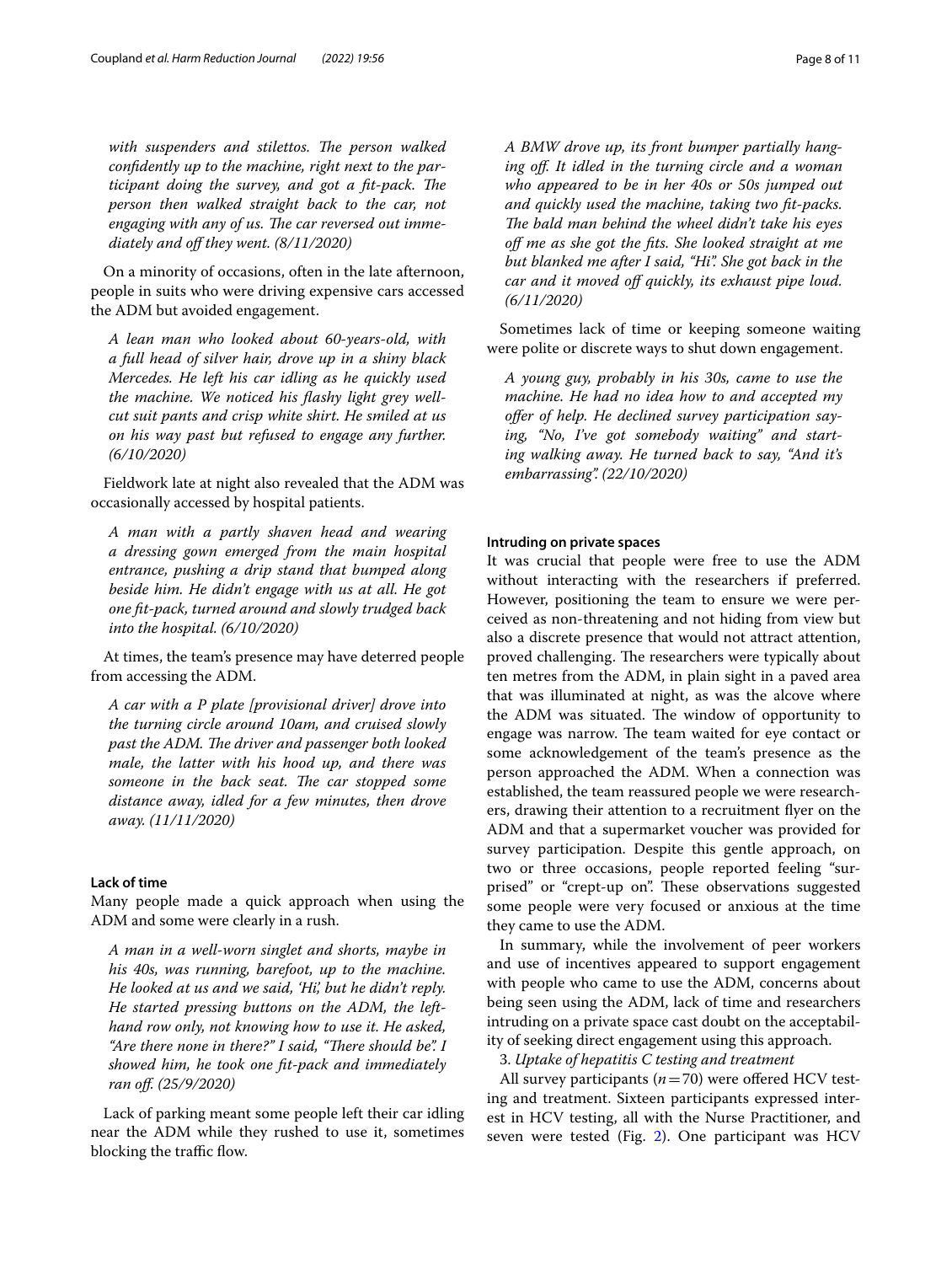

<span id="page-8-0"></span>RNA positive but did not initiate treatment within the study follow-up period.

# **Discussion**

The study shed light on the characteristics of a population about whom little is known in relation to uptake of HCV testing and DAA treatment, who often choose anonymity and therefore remain hidden by design. Quantitative and qualitative fndings highlighted that there is scope for engaging face to face with a diverse population of PWID who may not be engaged with services, at the time they come to use ADMs  $[7, 20]$  $[7, 20]$  $[7, 20]$  $[7, 20]$  $[7, 20]$ . The involvement of peer workers [[27](#page-10-23), [28\]](#page-10-24) and the use of fnancial incentives appeared to be worthwhile strategies for facilitating engagement and survey participation, which warrants further research.

Data suggested the population using ADMs may require HCV treatment and should be considered in HCV elimination efforts. Forty percent of observed occasions of use were by people aged in their 20 s and 30 s, a group identifed in previous studies with a high prevalence of syringe sharing [\[29\]](#page-10-25) but lower use of NSPs compared to older PWID [\[30](#page-10-26)]. Among survey participants, 41% reported injecting daily or more, and 39% had not been tested for HCV in the last 12-months. Methamphetamine was the most commonly reported last drug injected for survey participants (58%), indicating that outreach at ADMs provides opportunities for engaging with this group of PWID who may be at risk of HCV infection [\[31,](#page-10-27) [32](#page-10-28)] but may not follow pathways into regular contact with face-to-face services in the way people who are opioid-dependent often do [\[33](#page-10-29)].

However, data raised questions about whether seeking to extend the HCV cascade of care to ADMs should be a priority for achieving HCV elimination and whether this approach is consistent with the role of ADMs in harm reduction. How far should services go in their efforts to link people with HCV care? Most people accessing the ADM during feldwork did not engage with the research team. The survey sample was a minority of those using the ADM so the capacity to draw inferences from these data was limited. However, it was noteworthy that most survey participants reported prior HCV testing, 61% of whom had been tested within in the last 12 months. More than half of survey participants had ever been in OAT. It may be the case that it was people who were unwilling to engage who were the priority group for linkage to HCV care. The study found little evidence to support the view that people who use ADMs could not access HCV testing through other links with health services, if they were interested in doing so. Given the low uptake of HCV testing coupled with the resources required for this type of outreach, it is unlikely to be a cost-efective, sustainable approach, especially in rural or regional areas, where the need for anonymity may be even greater.

Fieldwork also highlighted that extending the HCV cascade of care to ADMs may encroach on what is a private space for some PWID, utilized specifcally to avoid engagement. The current study's findings are an important reminder of the need to ensure public health interventions refect the needs of afected communities, including their right to remain anonymous. The risk that outreach at ADMs may deter some people from accessing sterile injecting equipment, the single commodity this service provides, could potentially put this approach at odds with harm reduction practices and HCV prevention. When PWID access fxed site, outreach or mobile NSPs, interactions with staff are assumed. The presence of service providers at ADMs may be an unwelcome surprise. In this context, seeking engagement with people who use ADMs may require long-term investment in a range of approaches beyond simply being present in the vicinity of the ADM. Using word-of-mouth and peer workers to gradually engage and build trust with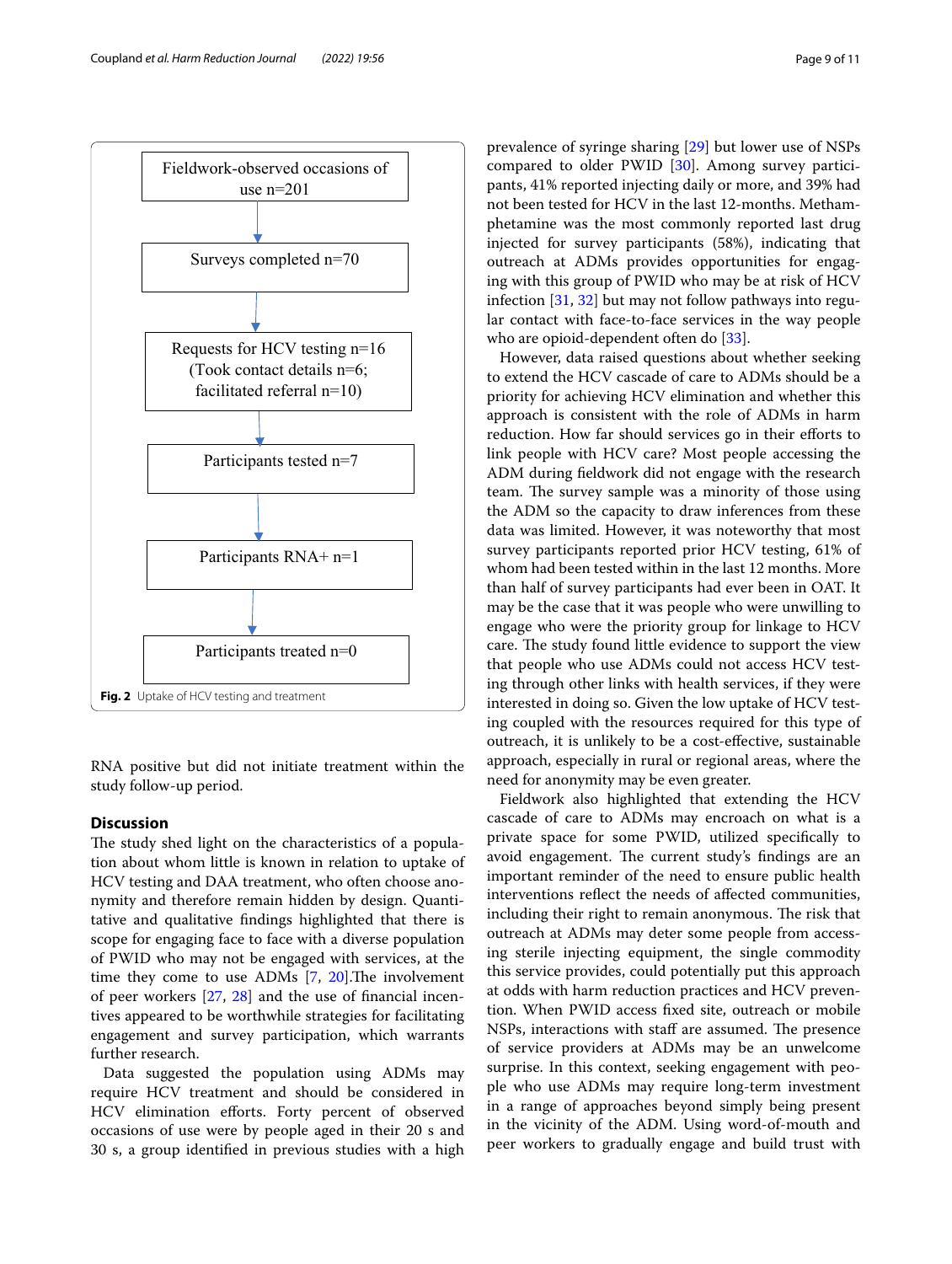sub-groups of this population over time may be worthy of further investigation.

While the study highlighted that the acceptability of engaging with health workers at the time people come to use ADMs varied, uptake of HCV testing may have been enhanced if was provided "on-the-spot" with DBS or point-of-care testing options  $[14]$  $[14]$ . The use of fixed testing times, to forewarn people using the ADM of the presence of service providers or use of a mobile van for discrete HCV testing in the vicinity of the ADM, may enhance acceptability of this approach. Distribution of self-testing kits within networks of people who use ADMs may be preferable.

#### **Study strengths and limitations**

While the study took a novel approach to exploring the efectiveness and acceptability of engaging face-to-face with people at the time they came to use the ADM, there were several methodological limitations of the study, largely related to many people's reluctance to engage with the researchers beyond a brief exchange. Fieldwork may have deterred some people from accessing the ADM, resulting in underestimating occasions of use and failing to engage with some groups. The gender and age of people observed using the ADM were estimated by the research team rather than self-reported. Errors may have occurred when estimating the number of observed repeat uses of the ADM, due to recall errors and difficulties identifying people wearing head covering. The brief survey was designed for fast administration and could only gather limited information. The survey sample was small and not representative of ADM users. However, the inclusion of feldnotes and interview data served to strengthen the study fndings and assisted in drawing inferences from the data.

#### **Concluding remarks**

ADMs are a highly valued harm reduction service affording maximum anonymity for those seeking to avoid the stigma associated with injecting drug use. Outreach at ADMs provides unique opportunities for engagement with a diverse population who may be unaware they have acquired HCV infection or may not be currently engaged with health services. However, while people who use ADMs may be an important population to target for HCV elimination, questions remain regarding the feasibility and acceptability of extending the HCV cascade of care to a harm reduction service accessed by many people seeking to avoid face-to-face engagement. The research highlighted the complexities of fnding the right balance between public health priorities and respecting the privacy of afected communities.

#### **Abbreviations**

ADM: Automatic dispensing machines; ADMiT: ADM users into treatment; CCTV: Closed-circuit television; DAA: Direct-acting antiviral; DBS: Dried blood spot; HCV: Hepatitis C virus; NSP: Needle and syringe programs; OAT: Opioid agonist treatment; PWID: People who injecting drugs.

#### **Acknowledgements**

We are very grateful for the contributions of the peer workers from the New South Wales Users and AIDS Association for their integral role in data collection. We acknowledge Security Services, Royal Prince Alfred Hospital for their efforts in providing the CCTV footage. Finally, we thank the study participants, the people who use the ADM. The research would not have been possible without their willingness to contribute their time to participate in the research.

#### **Author contributions**

HC, CAD, JPJ, SCK, CH conceived the study. HC undertook feld work; HC and CD analysed the data. All authors contributed interpreted. All authors contributed to the manuscript preparation and approved the fnal version.

#### **Funding**

Funding was generously provided by Drug Health Services and Population Health, Sydney Local Health District, and Gastroenterology and Liver Services, Royal Prince Alfred Hospital. Professor Paul Haber is supported by a Medical Research Future Fund/ National Health and Medical Research Council Fellowship.

## **Availability of data and materials**

The datasets generated and/or analysed during the current study are not publicly available due to participant privacy issues, but are available from the corresponding author on reasonable request.

#### **Declarations**

#### **Ethics approval and consent to participate**

Ethics approval was granted by the Sydney Local health District Human Research Ethics Committee (2020/ETH01023) for all aspects of the work. Par‑ ticipants provided consent for the survey and in-depth-interview components of the research.

#### **Competing interests**

The authors declare no competing interests.

#### **Author details**

<sup>1</sup> Edith Collins Centre (Translational Research in Alcohol, Drugs and Toxicology), Sydney Local Health District, Sydney, Australia. <sup>2</sup> Drug Health Services, Royal Prince Alfred Hospital, Sydney Local Health District, Sydney, Australia. <sup>3</sup>Specialty of Addiction Medicine, Faculty of Medicine and Health, Central Clinical School (C39), The University of Sydney, Sydney, NSW 2006, Australia. <sup>4</sup>AW Morrow Gastroenterology and Liver Centre, Royal Prince Alfred Hospital, Sydney Local Health District, Sydney, Australia. <sup>5</sup>New South Wales Users and AIDS Association, Surry Hills, Sydney, Australia. <sup>6</sup>HIV and Related Programs (HARP) Unit, Population Health, Sydney Local Health District, Sydney, Australia.

Received: 16 March 2022 Accepted: 21 May 2022 Published online: 28 May 2022

#### **References**

- <span id="page-9-0"></span>Macdonald M, Law M, Kaldor J, Hales J, Dore G. Effectiveness of needle and syringe programmes for preventing HIV. Int J Drug Policy. 2003;14:353–7.
- <span id="page-9-1"></span>Kwon J, Iversen J, Maher L, Law M, Wilson D. The impact of Needle and Syringe Programs on HIV and HCV transmissions in injecting drug users in Australia: A model-based analysis. JAIDS J Acquir Immune Defic Syndromes. 2009;51(4):462–9.
- <span id="page-9-2"></span>3. Kwon J, Anderson J, Kerr C, Thein H, Zhang L, Iversen J, et al. Estimating the cost-efectiveness of needle-syringe programs in Australia. AIDS. 2012;26(17):2201–10.